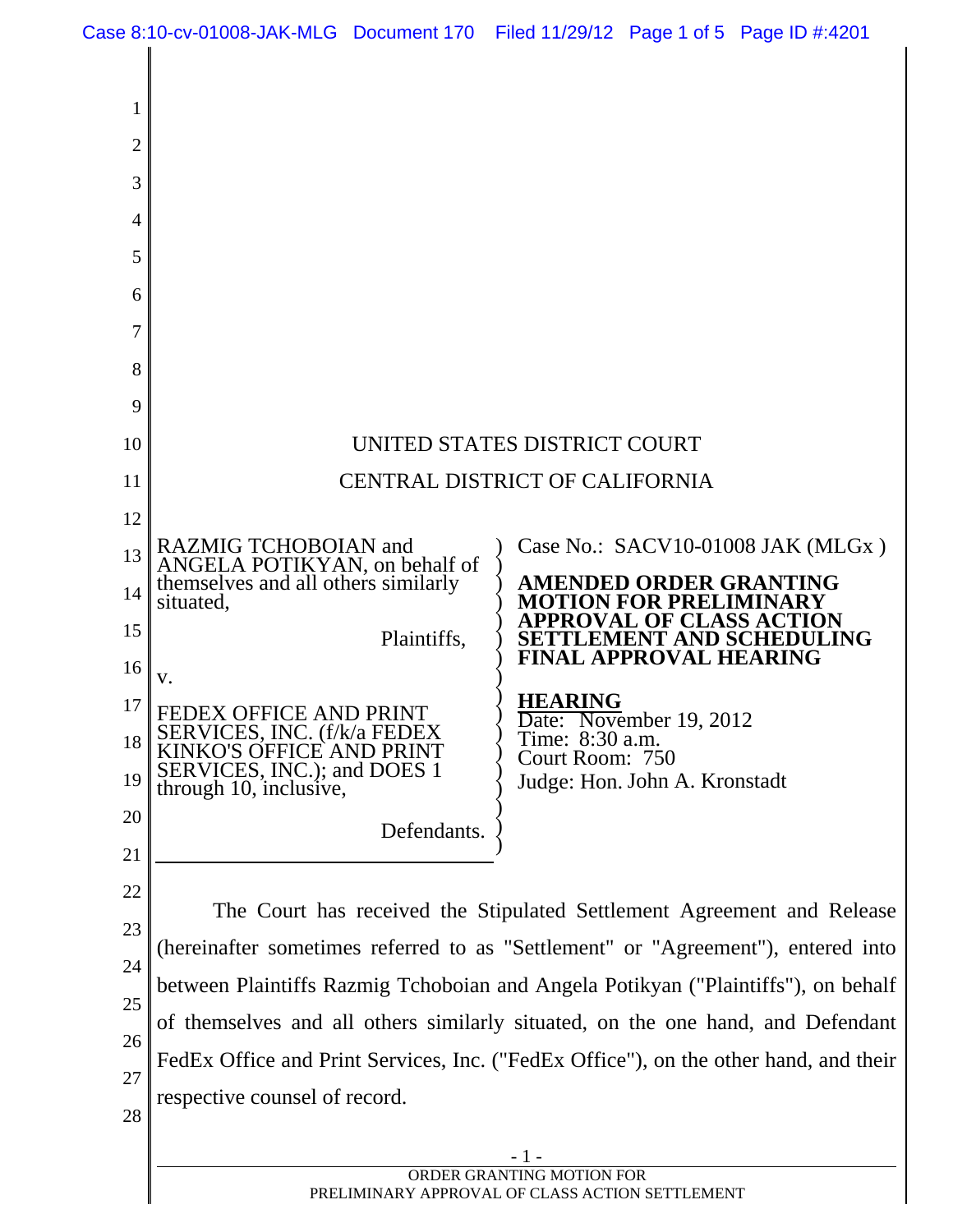1 2 3 4 After reviewing the Agreement and other documents filed in support of the Motion For Preliminary Approval Of Class Action Settlement, and having considered the arguments by the respective parties, THE COURT HEREBY ORDERS THE FOLLOWING:**<sup>1</sup>**

5 6 7 8 9 1. The Court hereby grants preliminary approval of the proposed Settlement upon the terms and conditions set forth in the Agreement. The Court preliminarily finds that the terms of the proposed Settlement are fair, adequate and reasonable and comply with Rule 23(e) of the Federal Rules of Civil Procedure ("FRCP").

10 11 2. The Court orders that the following Settlement Class is preliminarily certified for settlement purposes only:

12

13

14

15

"All consumers, as defined by 15 U.S.C. §1681a(c), in the United States of America who can present an original or copy of a printed FedEx Office receipt printed between April 2009 and April 2010 displaying the first two and last four digits of their credit or debit card number."

16 17 18 19 20 21 22 23 24 25 3. The Court finds that, for purposes of the Settlement, the above-defined Settlement Class meets all of the requirements for class certification. The Court further finds that, for purposes of the Settlement, the requirements of FRCP Rule 23(a) and 23(b)(2) are satisfied and that (a) the Settlement Class is ascertainable, (b) the members of the Settlement Class are so numerous that joinder is impracticable, (c) there are questions of law and fact common to the Settlement Class members which predominate over any individual questions, (d) the representative Plaintiffs' claims are typical of the claims of the Settlement Class members, (e) the Class Representatives and Class Counsel have fairly, adequately, reasonably and competently represented and protected the interests of the Settlement Class

- 26
- 27

<sup>28</sup>  **<sup>1</sup>** Capitalized terms in this Order shall have the same meanings as in the Agreement, unless indicated otherwise.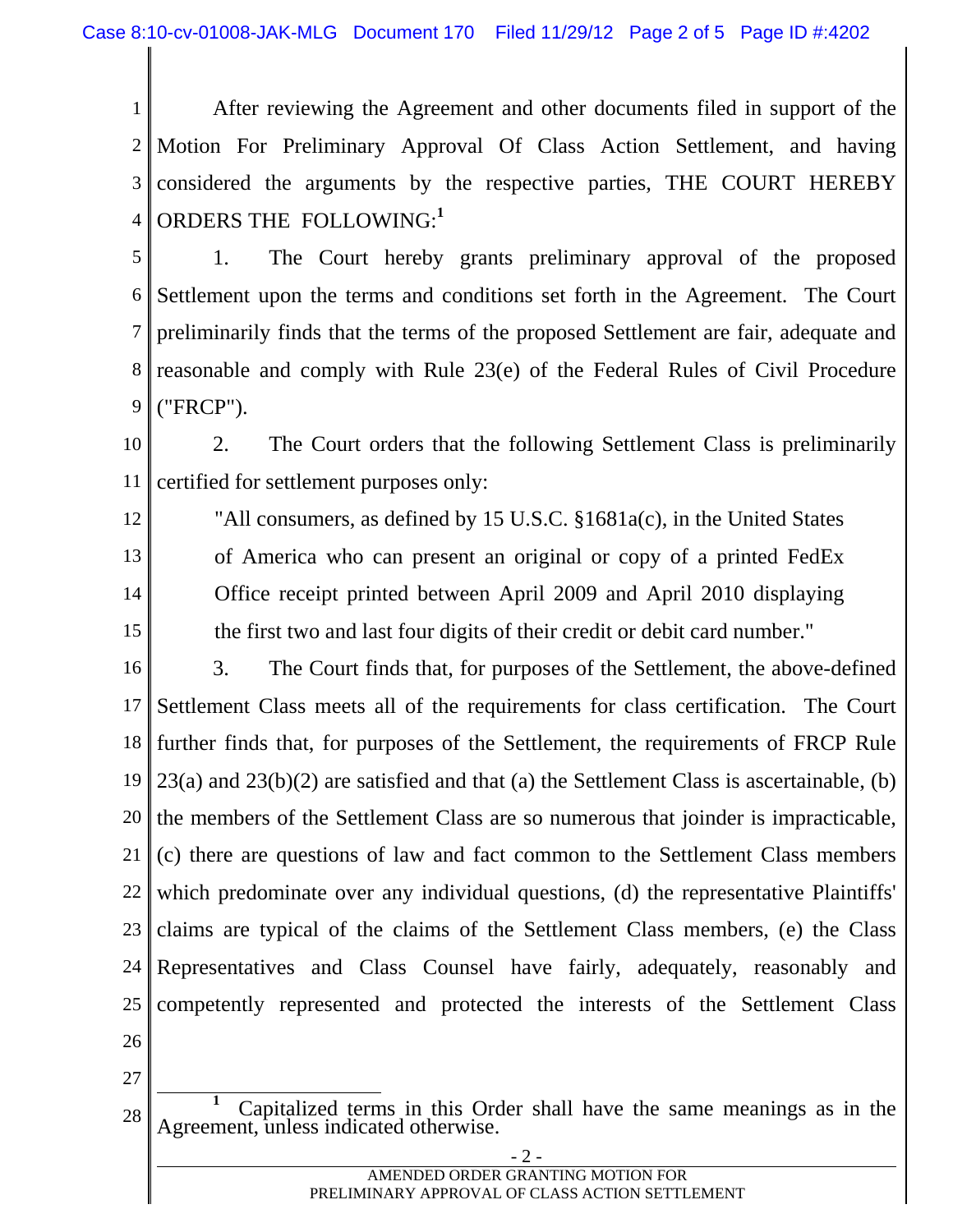1 2 throughout the litigation, and (f) a class action is superior to other available methods for the fair and efficient adjudication of the controversy.

3 4 4. The Court appoints Plaintiffs Razmig Tchoboian and Angela Potikyan as the Class Representatives for the Settlement Class.

5 6 5. The Court appoints attorney Chant Yedalian of Chant & Company A Professional Law Corporation as Class Counsel for the Settlement Class.

7 8 6. The Court appoints Kurtzman Carson Consultants LLC as the thirdparty Settlement Administrator.

9 10 11 12 13 14 15 16 17 18 19 20 7. The Court preliminarily finds that the Settlement is the product of serious, informed, non-collusive negotiations conducted at arm's-length by the Parties. In making these preliminary findings, the Court considered, among other factors, the potential statutory damages claimed in the lawsuit on behalf of Plaintiffs and members of the Settlement Class, Defendant's potential liability, the risks of continued litigation including trial outcome, delay and potential appeals, the substantial benefits available to the Settlement Class as a result of the Settlement, and the fact that the proposed Settlement represents a compromise of the Parties' respective positions rather than the result of a finding of liability at trial. The Court further preliminarily finds that the terms of the Settlement have no obvious deficiencies and do not improperly grant preferential treatment to any individual member of the Settlement Class.

21 22 23 8. The Court approves the proposed manner of the notice of Settlement set forth in the Agreement. The Court also approves the size and contents of the Summary Notice, Full Notice, and Claim Form attached hereto as Exhibit A.

24 25 26 27 28 9. The Court finds that the proposed manner of the notice of Settlement set forth in the Agreement, and the Summary Notice, Full Notice and Claim Form referenced in and which the Court approves of, as set forth in paragraph 8, above, constitutes the best notice practicable under the circumstances and is in full compliance with the United States Constitution and the requirements of due process.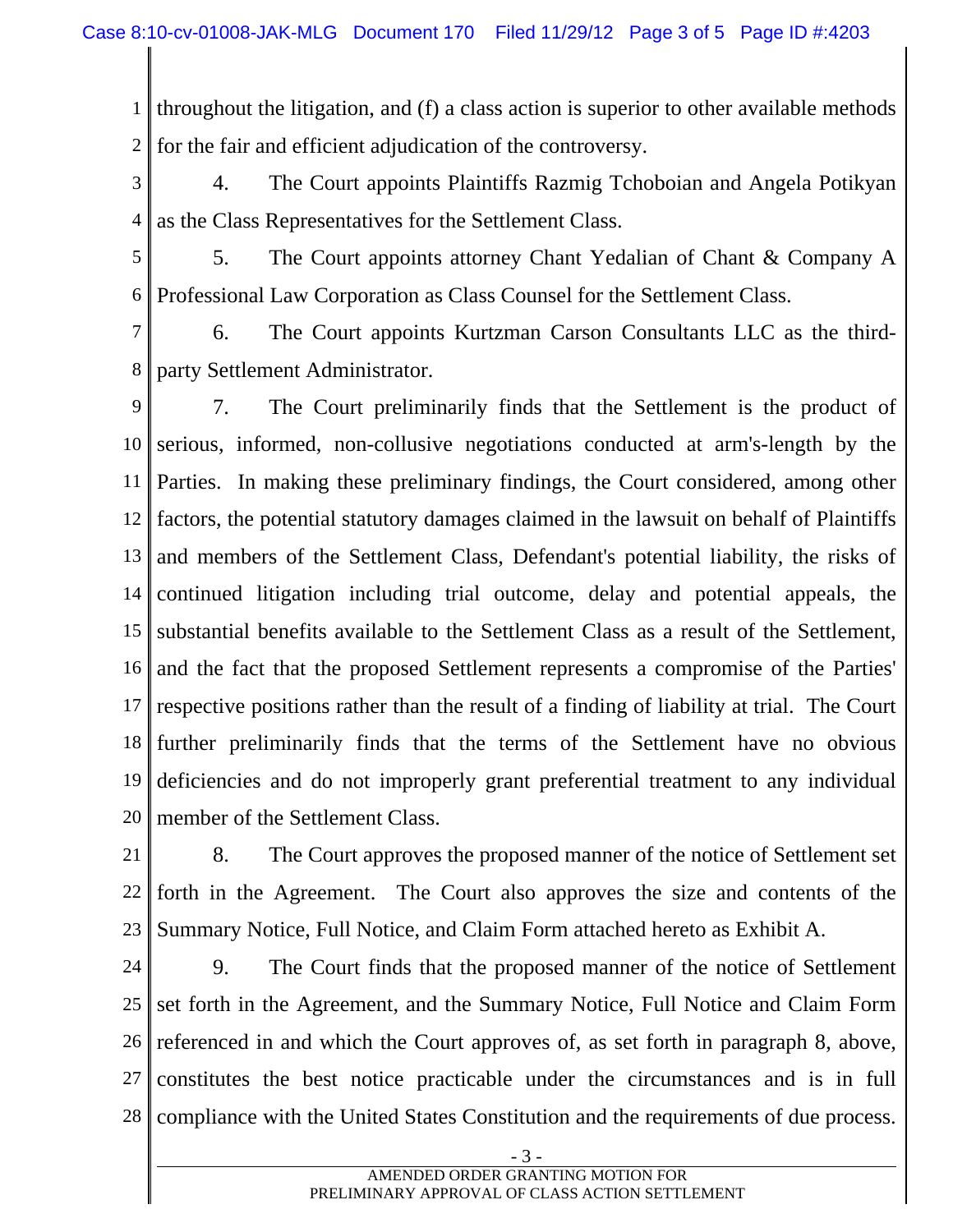1 2 3 4 5 The Court further finds that the notice fully and accurately informs Settlement Class Members of all material elements of the lawsuit and proposed class action Settlement, of each member's right to be excluded from the Settlement, and each member's right and opportunity to object to the proposed class action Settlement and be heard at the final approval (fairness) hearing.

6

7 8 9 10 11 12 13 10. Settlement Class members will have until 45 calendar days after the date Summary Notice is first posted by FedEx Office, to exclude themselves from the Settlement (the "Opt-Out Deadline"). Settlement Class members may opt out by timely sending a written request to the settlement administrator postmarked no later than the Opt-Out Deadline. Settlement Class members who timely opt out of the Settlement: (a) will have no right to receive Store Value Cards; (b) will not be bound by the terms of the Settlement; and (c) will not have any right to object to the terms of the Settlement, or to be heard at the final approval hearing before the Court.

14 15 16 17 18 19 20 11. Any Settlement Class member, on his or her own, or through an attorney hired at his or her own expense, may object to the terms of the Settlement or to any of the terms of the Agreement. Any such objections must be filed with the Court and also served on Class Counsel and counsel for FedEx Office. To be effective, any such objections must be in writing, and must be filed and served no later than 45 calendar days after the date Summary Notice is first posted by FedEx Office. Any objections not raised properly and timely will be waived.

21 22 23 24 25 26 27 28 12. Any Settlement Class member, on his or her own, or through an attorney hired at his or her own expense, may object to the Class Representatives' application for service (incentive) awards or to Class Counsel's motion for an award of attorney's fees and costs. Class Counsel's motion for an award of attorney's fees and costs will be posted on the Settlement Website no later than 30 calendar days before the final approval (fairness) hearing. Any objections to the Class Representatives' application for service (incentive) awards and/or to Class Counsel's motion for an award of attorney's fees and costs must be filed with the Court and